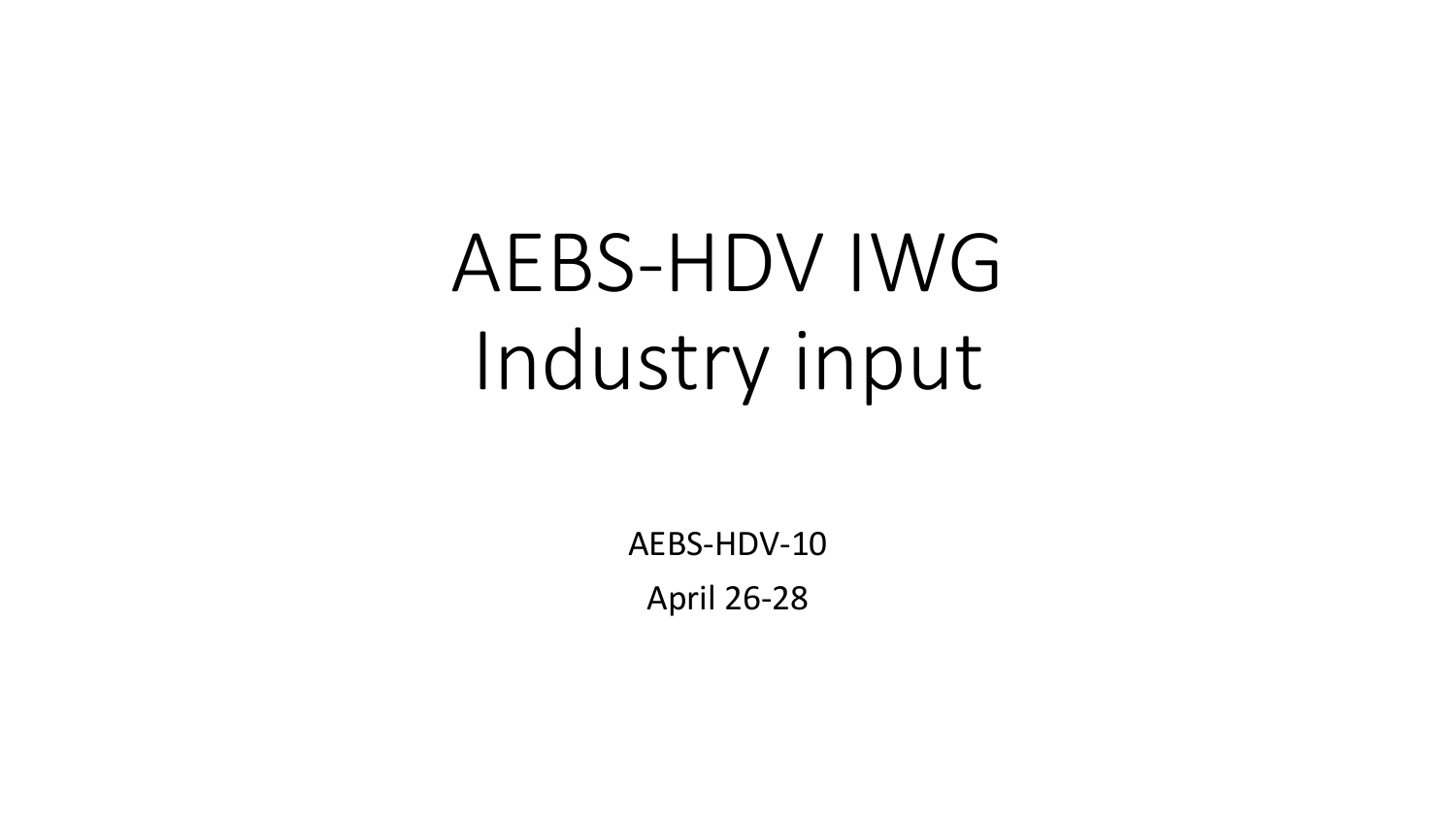### Content

- Proposed improvements to series 02 (GRVA-12-50/Rev.1)
	- Automatic reactivation
	- System robustness

• Proposed improvement to series 01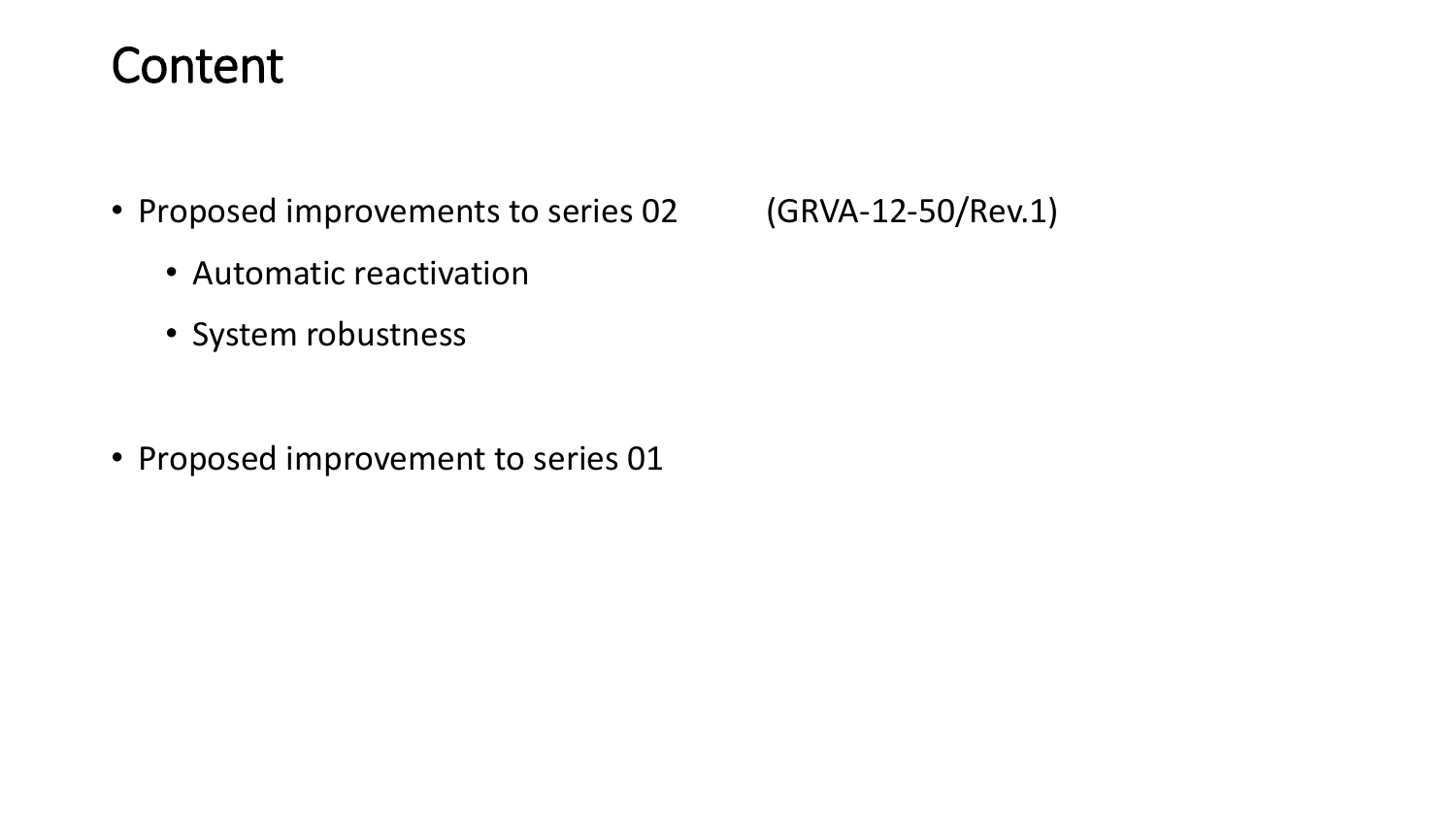## Automatic reactivation (series 02)

### **Proposal**:

5.4.1.1. The AEBS function shall be automatically reinstated at the initiation of **each new ignition engine start/run cycle. This requirement does not apply when a new engine start/run cycle is performed automatically, e.g. the operation of a stop/start system.**

### **Justification:**

Alignment of R131 on supplement 1 to 02 series of R152.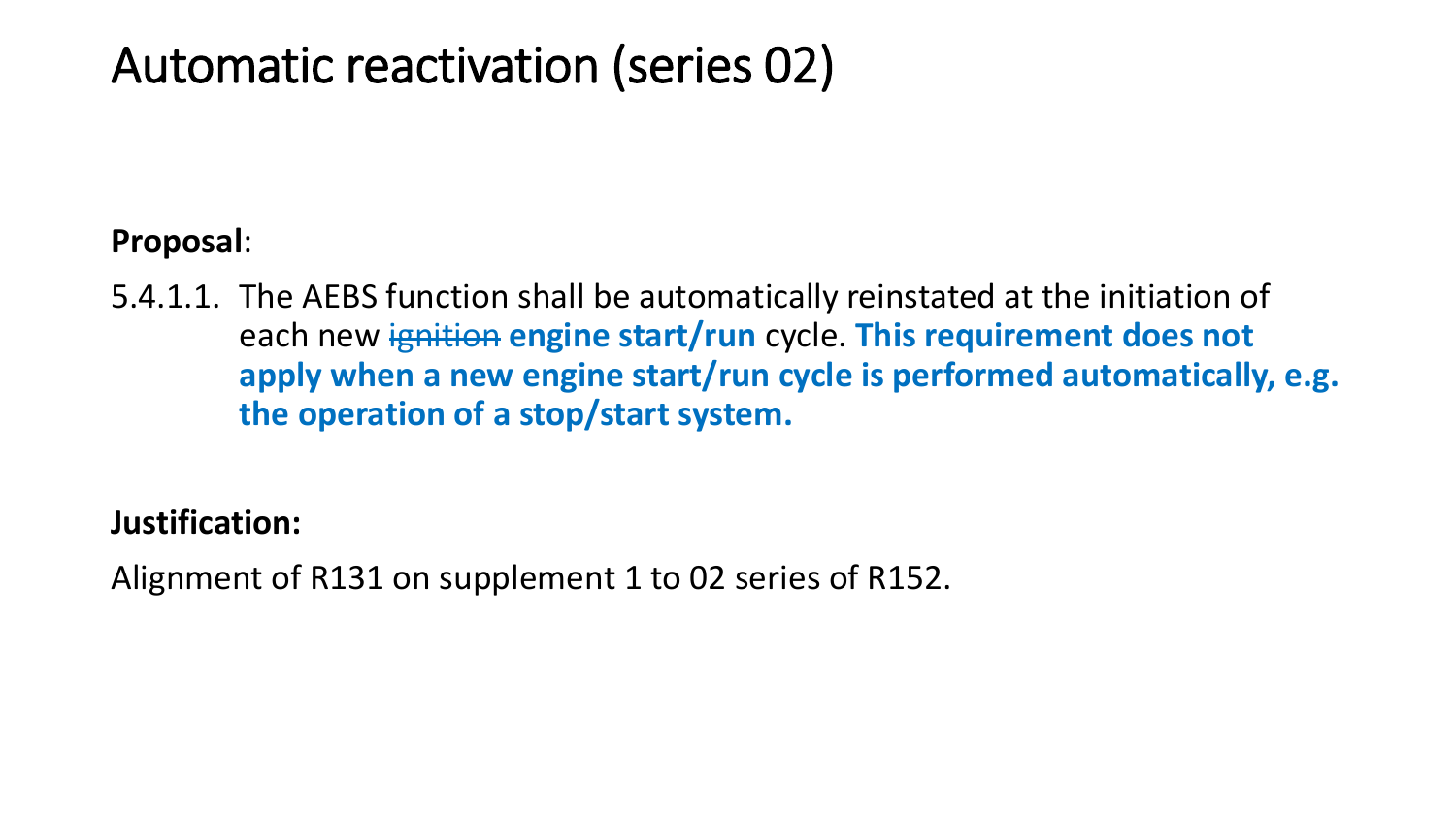# System robustness (series 02)

#### **Proposal**

- 6.9. Robustness of the system
- 6.9.1. Any of the above test scenarios, where a scenario describes one test setup at one subject vehicle speed at one load condition of one category (Vehicle to Vehicle, Vehicle to Pedestrian), shall be performed two times. If one of the two test runs fails to meet the required performance, the test may be repeated once. A test scenario shall be accounted as passed if the required performance is met in two test runs. The number of failed tests runs within one category shall not exceed:
	- (a) 10.0 per cent of the performed test runs for the Vehicle to Vehicle tests; and
	- (b)  $10.0$  **20.0** per cent of the performed test runs for the Vehicle to Pedestrian tests.
- 6.9.2. The root cause of any failed test run shall be analyzed together with the Technical Service and annexed to the test report. If the root cause cannot be linked to a deviation in the test setup, the technical service may test any other speeds within the speed range as defined in paragraphs 5.2.1.3., 5.2.1.4., 5.2.2.3. or 5.2.2.4. as relevant.
- 6.9.3. During the assessment as per Annex 3, the manufacturer shall demonstrate, via appropriate documentation, that the system is capable of reliably delivering the required performances.

#### **Justification:**

- In case of V2P, the clause 6.9.1.(b) is **not applicable**.
- The reason is that in most cases, less than 10 tests are specified in the regulation (down to 4 test cases), which makes one failed test run a fail for the approval, without giving a chance to the manufacturer to repeat the failed test.
- For example: in case of pneumatic braking, it is required to test at the following speed:



- **in total: 1 fail among 5 test runs is 20%**
- The proposal is to align the percentage on the value used for V2B in R152, i.e. 20%.
- The same way as V2B is new for passenger cars, V2P is new for HDVs.